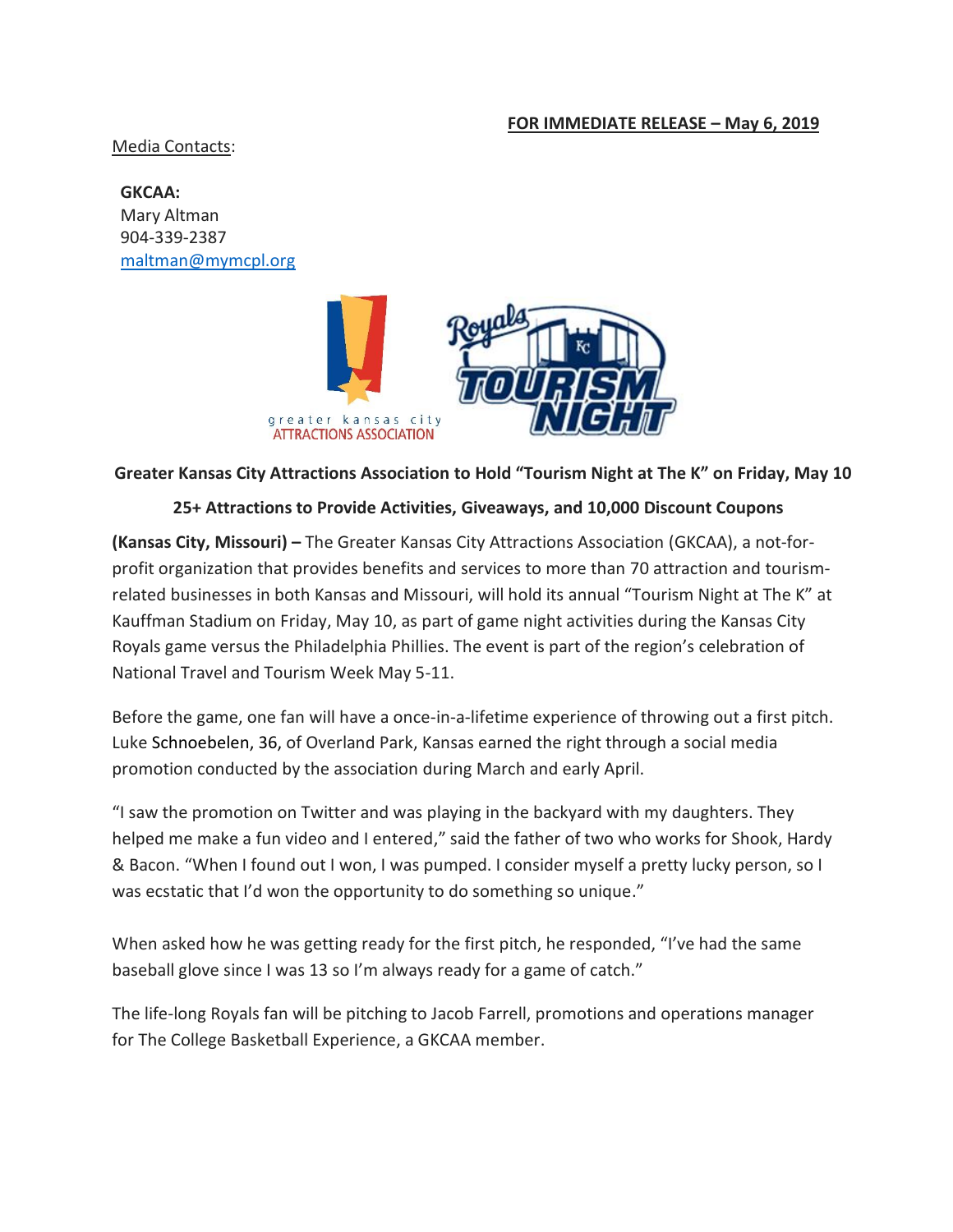"Greater Kansas City Attractions Association members are thrilled to host Tourism Night at The K once again," said Angie Jeffries, director of the office of communications for Jackson County and the 2019 President of the GKCAA's volunteer-led board of directors. "This is always a great opportunity for the fans to connect with related entertainment, recreation, hospitality, and family-friendly attractions in our region. We know everybody is going to make some new friends and share plans for the busy summer 2019 season ahead."

Fans can connect with representatives of attractions including the Harry S. Truman Library and Museum, Holladay Distillery, Kansas City Zoo, Midwest Genealogy Center, The National World War I Museum, Negro Leagues Baseball Museum, Powell Gardens, Union Station, and more in Kauffman Stadium's Outfield Experience concourse starting when the gates open at 5:30 p.m. until the end of the  $2<sup>nd</sup>$  inning.

In addition to the outfield activities, the first 10,000 fans entering the game will receive a coupon sheet valid for discounts and special offers at 20 attractions and hotels including:

- **Adam's Mark Hotel/Coco Key Water Resort** – special package offer and two for one waterpark pass
- **Breakout KC** 20% off online bookings with coupon code
- **Carolyn's Pumpkin Patch** two for one admission
- **College Basketball Experience** -\$2.00 off admission + 20% off shop items
- **•** Drury Hotels Save 15% off reservations with coupon code
- **•** Historic LeCompton one free admission to Territorial Capital Museum
- **Holladay Distillery** Buy one tour, get one half-price
- **HyVee Arena Memberships –** special offers with coupon
- **•** Independence Attractions two for one admission to select historic sites.
- **Johnson County Museum –** 20% off up to four admissions
- **Kansas City Parks**  25% off Swope Park green fees
- **Kansas City Zoo** \$3.00 off general admission
- **Kauffman Center** free admission to Future Stages Festival on June 16
- Main Event \$20 in arcade play with purchase of \$20 in arcade play
- **National WWI Museum and Memorial** buy one admission, get one free
- **Negro Leagues Baseball Museum** two for one admission
- **Paradise Park** buy one Adventure attraction, get one free
- **Quilt Town** free special gift per visit.
- **Starlight Theatre** \$5 off tickets to Broadway musicals with coupon code
- **Union Station** Buy one Science City ticket, get a Planetarium ticket free

"Our fan base is regional and Tourism Night at The K is a great way for fans that live both in and out of Kansas City to learn more about all that is going on in Kansas City in the summer, from attractions to arts, hotels, and kids activities. The idea is that while fans are in-town to enjoy a